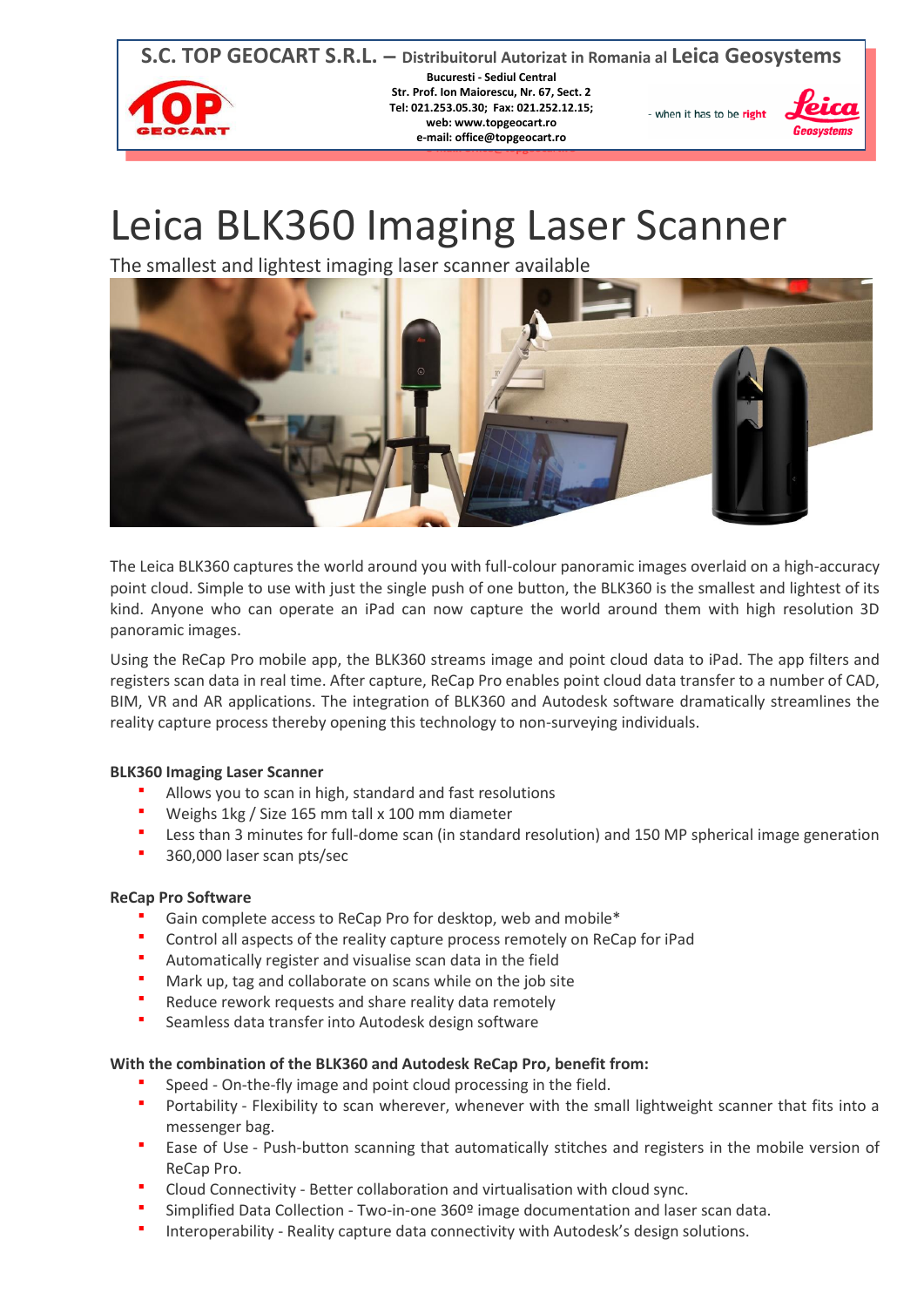

# LEICA BLK360 **IMAGING SCANNER**

3D REALITY. NOW.



# **BLK360 PRODUCT SPECIFICATIONS**

| <b>GENERAL</b>               |                                                                                                                  |  |
|------------------------------|------------------------------------------------------------------------------------------------------------------|--|
| Imaging scanner              | 3D scanner with integrated spherical imaging system and thermography<br>panorama sensor system                   |  |
| <b>DESIGN &amp; PHYSICAL</b> |                                                                                                                  |  |
| Housing                      | <b>Black anodized aluminium</b>                                                                                  |  |
| <b>Dimensions</b>            | Height: 165 mm / Diameter: 100 mm                                                                                |  |
| Weight                       | 1kg                                                                                                              |  |
| Transport cover              | Hood with integrated floorstand                                                                                  |  |
| Mounting mechanism           | Button-press quick release                                                                                       |  |
|                              |                                                                                                                  |  |
| <b>OPERATION</b>             |                                                                                                                  |  |
| Stand-alone operation        | One-button operation                                                                                             |  |
| Remote operation             | iPad app, Apple iPad Pro® 12.9"/iOS 10 or later                                                                  |  |
| Wireless communication       | Integrated wireless LAN (802.11 b/g/n)                                                                           |  |
| <b>Internal memory</b>       | Storage for > 100 setups                                                                                         |  |
| Instrument orientation       | Upright and upside down                                                                                          |  |
|                              |                                                                                                                  |  |
| <b>POWER</b>                 |                                                                                                                  |  |
| <b>Battery type</b>          | Internal, rechargeable Li-Ion battery (Leica GEB212)                                                             |  |
| Capacity                     | Typically >40 setups                                                                                             |  |
|                              |                                                                                                                  |  |
| <b>SCANNING</b>              |                                                                                                                  |  |
| Distance measurement system  | High speed time of flight enhanced by Waveform Digitizing (WFD) technology                                       |  |
| Laser class                  | 1 (in accordance with IEC 60825-1:2014)                                                                          |  |
| Wavelength                   | 830 nm                                                                                                           |  |
| <b>Field of view</b>         | 360° (horizontal) / 300° (vertical)                                                                              |  |
| Range*                       | min. 0.6 - up to 60 m                                                                                            |  |
| Point measurement rate       | up to 360'000 pts / sec                                                                                          |  |
| Ranging accuracy*            | 4mm @ 10m / 7mm @ 20m                                                                                            |  |
| Measurement modes            | 3 user selectable resolution settings                                                                            |  |
|                              |                                                                                                                  |  |
| <b>IMAGING</b>               |                                                                                                                  |  |
| <b>Camera System</b>         | 15 Mpixel 3-camera system, 150Mpx full dome capture, HDR, LED flash Cali-<br>brated spherical image, 360° x 300° |  |
| <b>Thermal Camera</b>        | FLIR technology based longwave infrared camera                                                                   |  |
|                              | Thermal panoramic image, 360° x 70°                                                                              |  |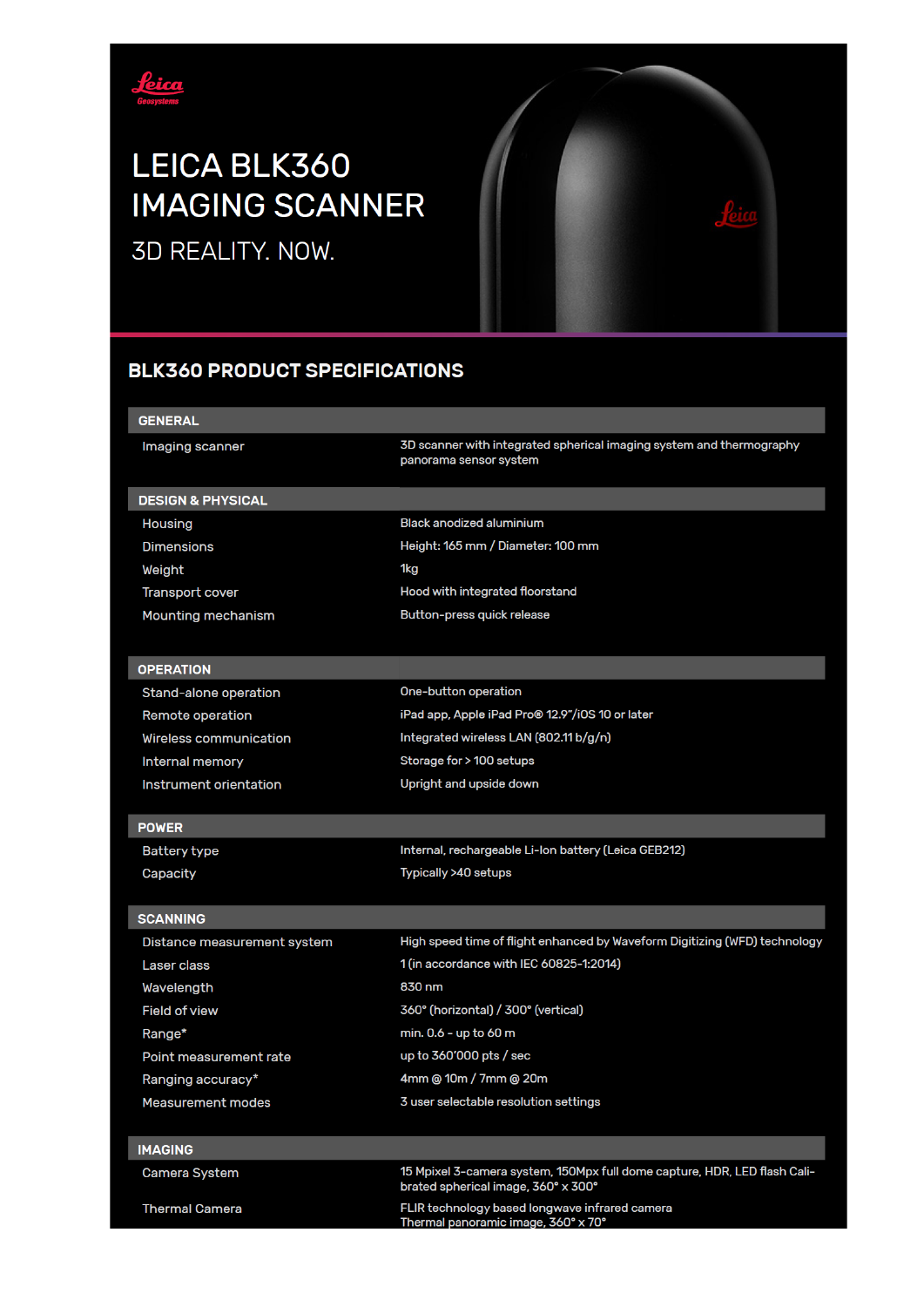| <b>PERFORMANCE</b>                                                |                                       |                                                                     |  |
|-------------------------------------------------------------------|---------------------------------------|---------------------------------------------------------------------|--|
| <b>Measurement speed</b>                                          |                                       | < 3 min for complete fulldome scan, spherical image & thermal image |  |
| 3D point accuracy*                                                | 6mm @ 10m / 8mm @ 20m                 |                                                                     |  |
|                                                                   |                                       |                                                                     |  |
| <b>ENVIRONMENTAL</b>                                              |                                       |                                                                     |  |
| <b>Robustness</b>                                                 | Designed for indoor and outdoor use   |                                                                     |  |
| <b>Operating temperature</b>                                      | $+5$ to $+40^{\circ}$ C               |                                                                     |  |
| Dust/Humidity                                                     |                                       | Solid particle/liquid ingress protection IP54 (IEC 60529)           |  |
|                                                                   |                                       |                                                                     |  |
| <b>DATA ACQUISITION</b>                                           |                                       |                                                                     |  |
|                                                                   | Live image and scanned data streaming |                                                                     |  |
|                                                                   | Live data viewing and editing         |                                                                     |  |
|                                                                   | Automatic tilt measurements           |                                                                     |  |
|                                                                   |                                       |                                                                     |  |
|                                                                   |                                       |                                                                     |  |
| All specifications are subject to change without notice.          |                                       |                                                                     |  |
| All accuracy specifications are one sigma unless otherwise noted. |                                       |                                                                     |  |
| * at 78% albedo                                                   |                                       | ( ပ )                                                               |  |
| Copyright Leica Geosystems AG, Heerbrugg, Switzerland 2017.       |                                       |                                                                     |  |
|                                                                   |                                       |                                                                     |  |
|                                                                   |                                       |                                                                     |  |

BLK360 & Autodesk ReCap 360 Pro Bundle will be available to order in March 2017. The anticipated bundle suggested retail price is \$15,990/€15,000, which includes: BLK360 Scanner, Case, Battery, Charger and an annual subscription to ReCap 360 Pro. For customers who want to secure their spot in line to receive the first batch of BLK360 laser scanners, Autodesk and Leica Geosystems are offering a special limited promotion for a discounted three-year ReCap 360 Pro subscription with a voucher giving priority access to buy the BLK360. Go to [http://BLK360.AUTODESK.COM](http://blk360.autodesk.com/) to learn more.

### **ReCap 360 Pro Promotion and BLK360 Frequently Asked Questions**

#### WHAT IS RECAP 360 PRO?

ReCap 360 Pro is a reality capture and 3D scanning software that lets you edit and collaborate on laser scan and photogrammetry data for use in your virtual design projects. ReCap 360 Pro helps you start designing from an as-built model, manage on-site assets, and reduce costly rework requests.

With ReCap 360 Pro you can create 3D point clouds, photogrammetry, and mesh models for use in Autodesk's design solutions like AutoCAD, Revit, Civil3D, and Infraworks. You can even pull Navisworks models into ReCap for RealViews.

#### WHAT IS THE BLK360?

The Leica BLK360 is an imaging laser scanner. Unlike other laser scanners on the market, it is so small and light that it fits in a typical messenger bag and can be carried almost anywhere (it weighs about 2 pounds). The BLK360 captures the world around you with full-color panoramic images overlaid on a high-accuracy point cloud. The BLK360's 60m scanning range makes it ideal for small-to-medium sized projects.

#### WHAT IS THE RELATIONSHIP BETWEEN THE RECAP 360 PRO MOBILE APPLICATION AND THE BLK360?

The ReCap 360 Pro mobile application will serve as the interface to control the BLK360. Users can take scans, automatically register them, and visualize the data in the field. You can also mark up, tag, and collaborate on scan data while on the job site.

#### WHAT DO I GET WITH THIS PROMOTION AND WHY SHOULD I BUY NOW?

This promotion lets you start using the full feature set of ReCap 360 Pro immediately with a three-year multi-year subscription at a 50% off discount. Also, purchasing this ReCap 360 Pro promotion is the only way to secure your place in line to be one of the first to purchase the BLK360 before it is made available to the general public. After 30 days, you will receive a voucher directly from Leica Geosystems along with information about how to redeem your voucher to purchase the BLK360 prior to the public release for purchase this spring.